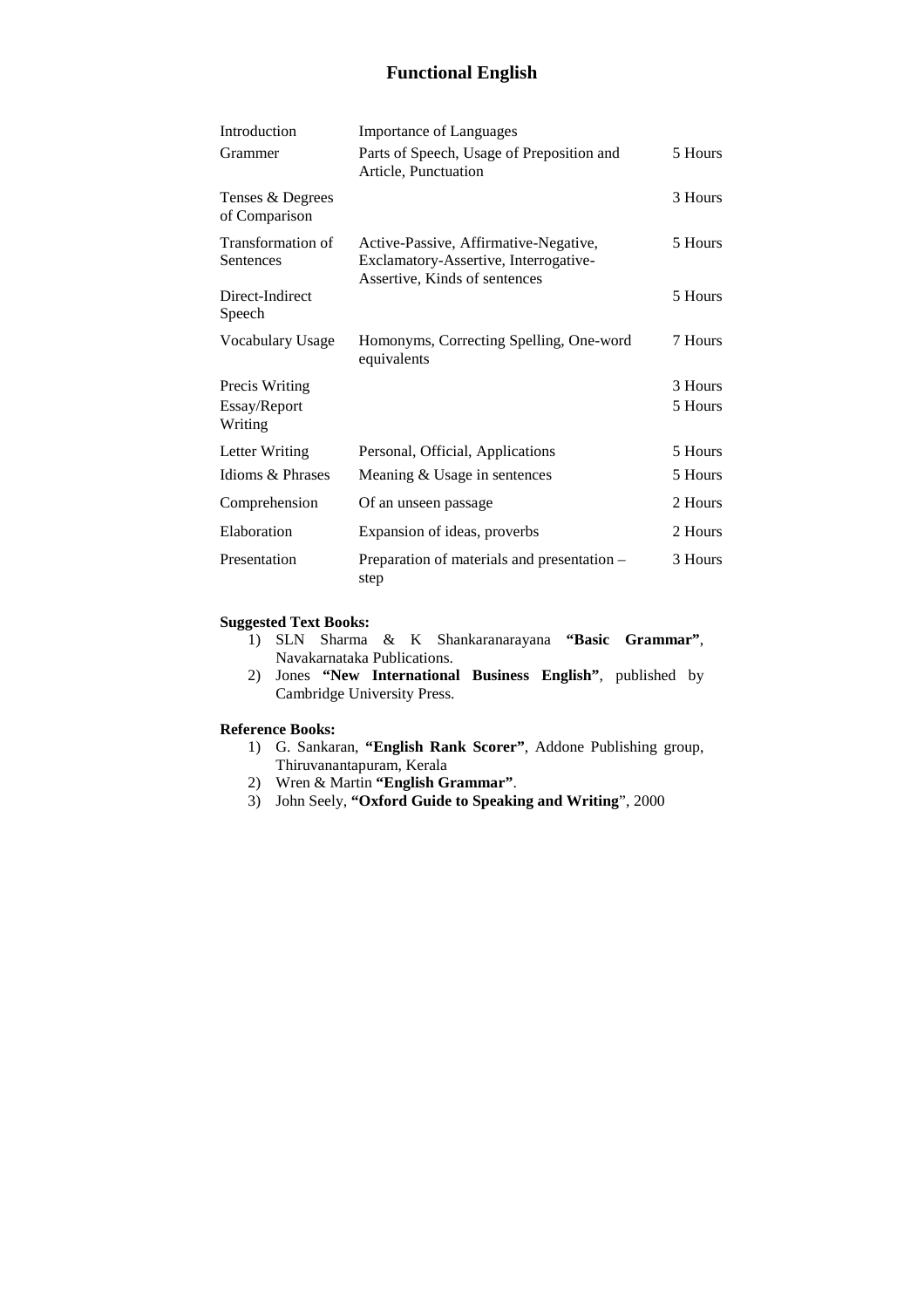# **Kannada Kali**

| Lesson $1$ :  | Introducing each other $-1$ .<br>Personal Pronouns, Possessive forms, Interrogative words.         |
|---------------|----------------------------------------------------------------------------------------------------|
| Lesson $2$ :  | Introducing each other $-2$ .<br>Personal Pronouns, Possessive forms, Yes/No Type<br>Interrogation |
| Lesson $3$ :  | About Ramanaya.<br>Possessive forms of nons, dubitive question, Relative nouns                     |
| Lesson $4$ :  | Enquiring about a room for rent.<br>Qualitative and quantitative adjectives.                       |
| Lesson 5 :    | Enquiring about the college.<br>Predicative forms, locative case.                                  |
| Lesson $6:$   | In a hotel<br>Dative case defective verbs.                                                         |
| Lesson $7$ :  | Vegetable market.<br>Numeral, plurals.                                                             |
| Lesson 8:     | Planning for a picnic.<br>Imperative, Permissive, hortative.                                       |
| Lesson $9$ :  | Conversation between Doctor and the patient.<br>Verb- iru, negation $-$ illa, non $-$ past tense.  |
| Lesson $10$ : | Doctors advise to Patient.<br>Potential forms, no – past continuous.                               |
| Lesson 11:    | Discussing about a film.<br>Past tense, negation.                                                  |
| Lesson 12:    | About Brindavan Garden.<br>Past tense negation.                                                    |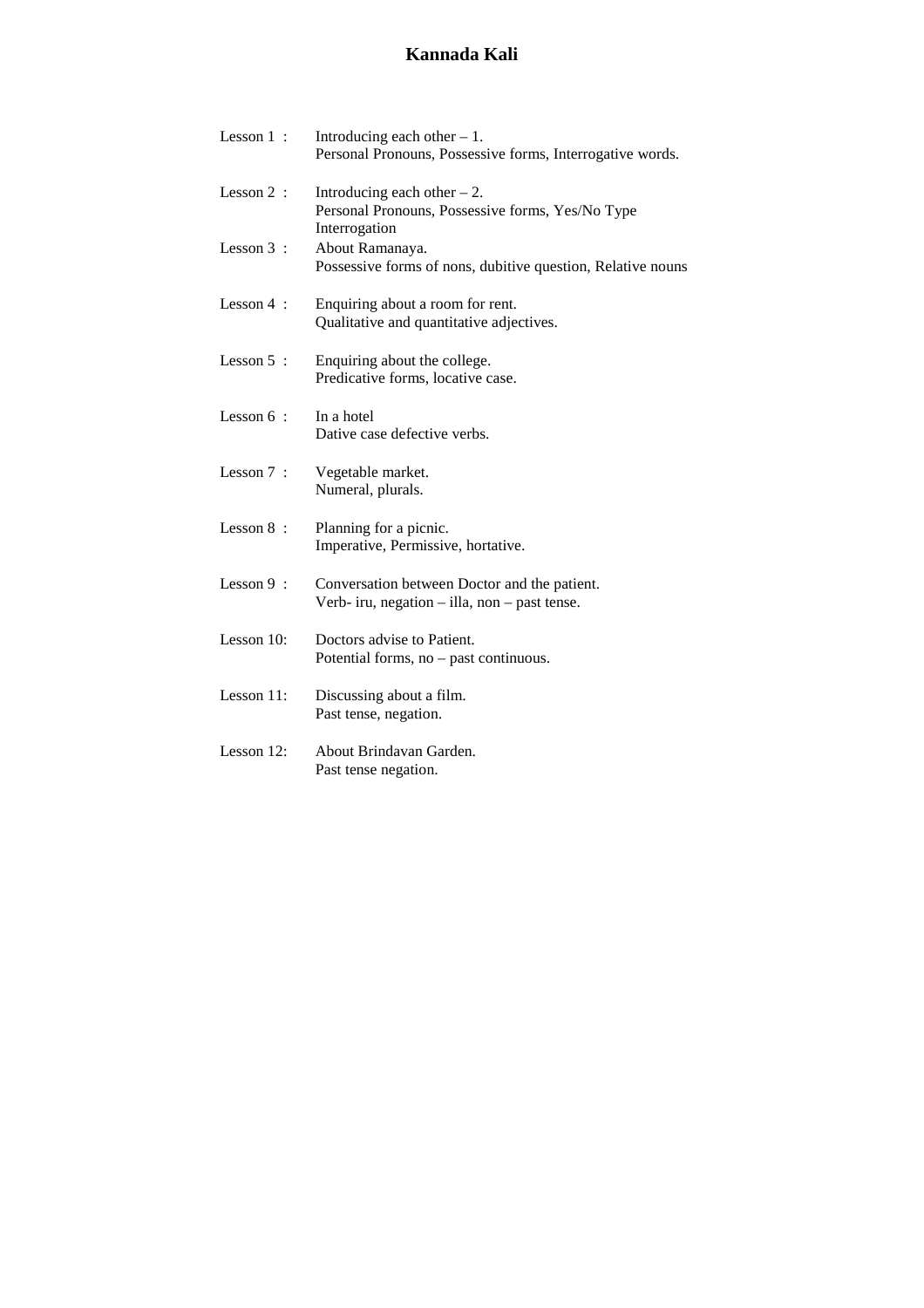| Lesson $13$ : | About routine activities of a student.<br>Verbal Participle, reflexive form, negation.  |
|---------------|-----------------------------------------------------------------------------------------|
| Lesson $14$ : | Telephone conversation.<br>Past and present perfect past continuous and their negation. |
| Lesson $15$ : | About Halebid, Belur.<br>Relative participle, negation.                                 |
| Lesson $16$ : | Discussing about examination and future plan.<br>Simple conditional and negative        |
| Lesson $17$ : | Karnataka (Lesson for reading)                                                          |
| Lesson $18$ : | Kannada Bhaashe (Lesson for reading)                                                    |
| Lesson 19:    | Mana taruva Sangati alla (Lesson for reading)                                           |
|               |                                                                                         |

Lesson 20: bEku bEDagaLu (lesson for reading)